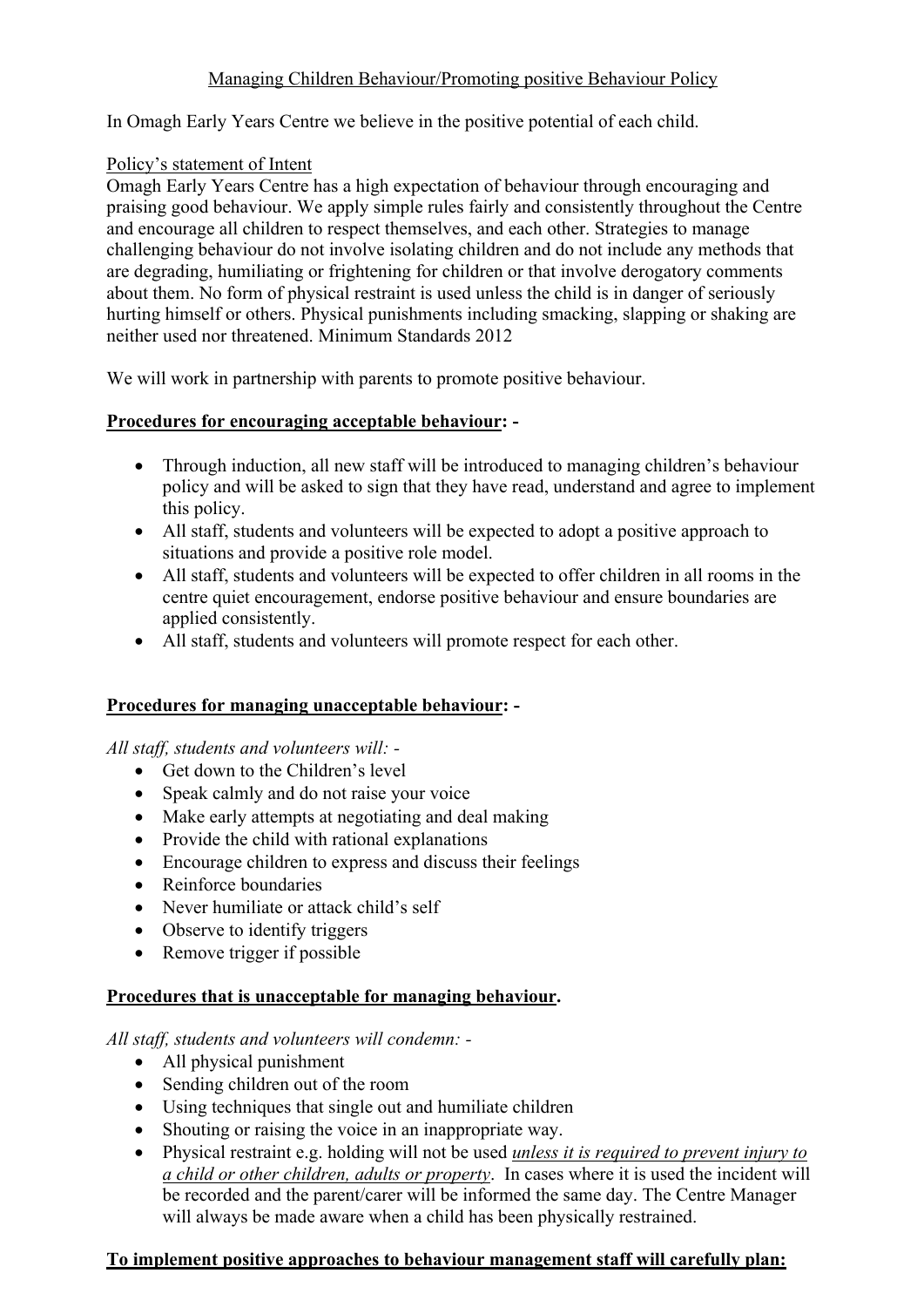The Room Organisation

- Equipment is easily accessible
- Furniture suitably arranged
- Appropriate temperature
- Enough Lighting
- No glare
- Resources well labelled and located
- Ease of movement in room
- Room organisation meets different curriculum demands.

## The Room Management

- Team arrive in playroom before children
- Resources and equipment are prepared
- Long, medium and short-term plans are implemented
- Daily routine is organised for best effect
- Team have clearly defined roles and responsibility
- Team notice and acknowledge good behaviour
- Small achievements are recognised
- Child's good behaviour is named and reflected back
- Team act as role model for desired good behaviour.

# The Room Rules and Routines

Rules/Boundaries: -

- Are few and clearly phrased.
- Are negotiated with and understood by children, when appropriate.
- Are regularly referred to and reinforced.

# **Including Parents**

Omagh Early Years centre will encourage parents/carers involvement to best effect in helping with problems.

Parents will be routinely told of children's good behaviour.

Remember – *"Children need to succeed in being good".* The more upset and disturbed they are the more you need to be watching and catching them being good. Children need the experience of being loved.

It is very hard to make a child be good by making them feel bad. It is easy to take it for granted that children know that it's rough to push to the front or unkind to be rude. But sometimes we are so busy telling them what they're not to do that we forget to tell them what we do want.

# **Procedure for managing ongoing unacceptable behaviours in liaison with the Quality of Care Manager**

There is regular internal support and training for key staff within Omagh Early Years Centre. Room leader should highlight concerns regarding persistent unacceptable behaviour such as biting, lashing out at others etc. to the services manager as soon as possible.

- Room Leader communicates with parents and discusses concerns and possible solutions parents have put in place at home to reduce unacceptable behaviours.
- Room Leader and Quality of Care Manager observe the child to try and build a picture; identify if there is any change going on in the child's life, identify possible triggers that could be linked to the unacceptable behaviour.